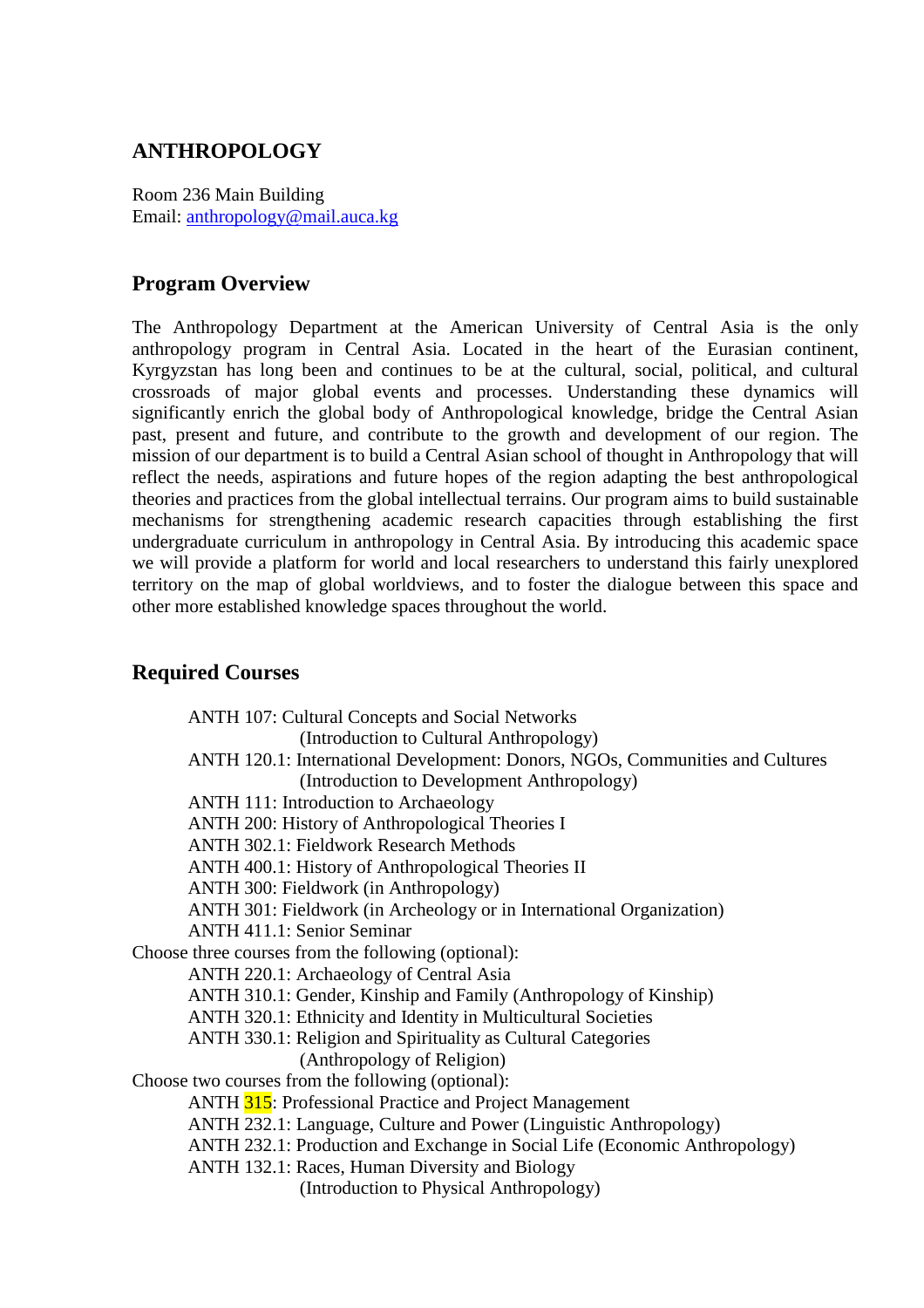Choose one course from the following (elective):

**ANTH** 304: **Islam in Central Asia: an Anthropological Approach** (Anthropology of Islam) **ANTH** 224: Folklore of Central Asia **ANTH** 201/201.1: Human and Culture Co-evolution **ANTH** 258/258.2: Rock Art of Eurasia **ANTH** 215/215.1: Globalization, Migration and Transnationalism **HIST** 222**:** History of Central Asia: Culture and Identity **HIST** 307: Great Game: the International Competition for Central Asia **ANTH** 376: Power, State and Informal Politics in Central Asia (Political Anthropology) **ANTH** 235: Peoples and Cultures of Central Asia **ANTH** 259: Peoples and Cultures of the Middle East

**ANTH** 208: Religion and Culture in Japan

# **Suggested Order of Study**

| <b>Fall Semester</b>                         |   | <b>Spring Semester</b>                 |   |
|----------------------------------------------|---|----------------------------------------|---|
| Freshman Year                                |   |                                        |   |
| <b>Cultural Concepts and Social Networks</b> | 6 | Introduction to Archaeology            | 6 |
| (Introduction to Cultural Anthropology)      |   |                                        |   |
|                                              |   | International Development: Donors,     | 6 |
|                                              |   | NGOs, Communities and Cultures         |   |
|                                              |   | (Introduction to Development           |   |
|                                              |   | Anthropology)                          |   |
| Sophomore Year                               |   |                                        |   |
| Archaeological Fieldwork (summer)            | 3 | <b>Fieldwork Research Methods</b>      | 6 |
| History of Anthropological Theories I        | 6 | Archaeology of Central Asia (optional) | 6 |
| Races, Human Diversity and Biology           | 6 |                                        |   |
| (Introduction to Physical Anthropology)      |   |                                        |   |
| (optional)                                   |   |                                        |   |
| Language, Culture and Power (Linguistic      | 6 |                                        |   |
| Anthropology) (optional)                     |   |                                        |   |
| <b>Junior Year</b>                           |   |                                        |   |
| Anthropological Fieldwork (summer)           | 3 | History of Anthropological Theories II | 6 |
|                                              |   |                                        |   |
| Ethnicity and Identity in Multicultural      | 6 | Gender, Kinship and Family             | 6 |
| Societies (optional)                         |   | (Anthropology of Kinship) (optional)   |   |
| Religion and Spirituality as Cultural        | 6 | <b>Senior Seminar</b>                  | 6 |
| Categories (Anthropology of Religion)        |   |                                        |   |
| (optional)                                   |   |                                        |   |
| Production and Exchange in Social Life       | 6 |                                        |   |
| (Economic Anthropology) (optional)           |   |                                        |   |
| Senior Year                                  |   |                                        |   |
| Senior Seminar                               | 6 |                                        |   |

# **Course Descriptions**

ANTH 107: Cultural Concepts and Social Networks (Introduction to Cultural Anthropology) 6 credits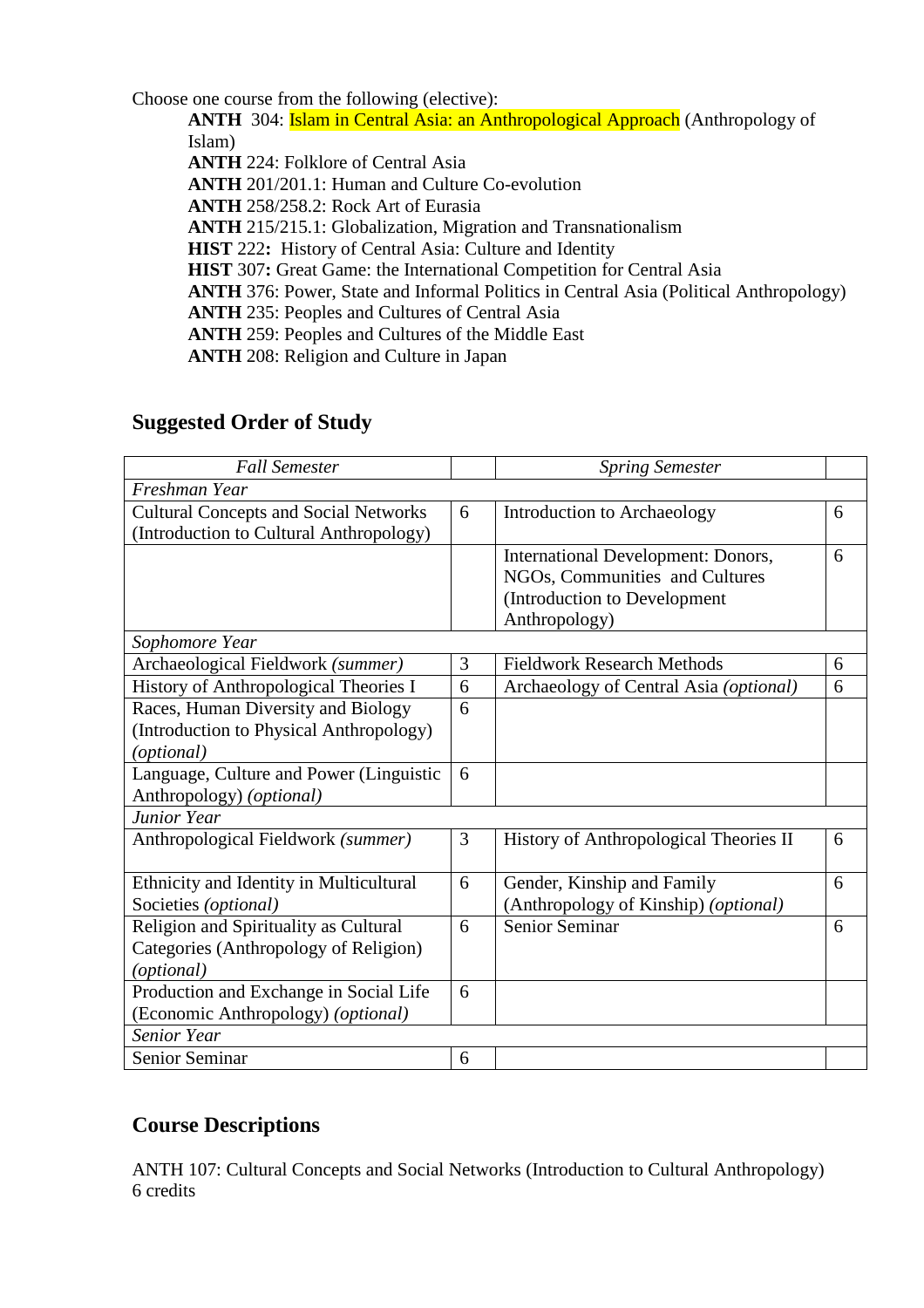This course will acquaint you with important basics, on which all the anthropological theory and works are based and without which any anthropological research would hardly be possible. It is designed to celebrate the difference, creativity, and inventiveness expressed through culture, ethnicity, gender, sexuality and personality. It will also deal with the destructive aspects of culture and social life: the effects of class, caste, ethnic, racial and gender hierarchies in both simple and complex societies.

# ANTH 120/120.1: International Development: Donors, NGOs, Communities and Cultures

# (Introduction to Development Anthropology)

## 3/6 credits

This course introduces students to the field of development and to the role that anthropologists play in it. It will look at the history of development effort and evolution of its concept and will analyze major theories of development. It will review major directions of the development work, such as participatory development, use of indigenous knowledge, micro-credit schemes, natural and cultural resources management, politics of development, etc. It will introduce students to the nature of development projects and main principles of working with the communities, donors and local governments. Finally, this course will introduce students to the development discourse in the context of Central Asia. All in all, this course will be essential for anthropology students thinking of a career in applied anthropology and interested in the contemporary issues of developing nations.

# ANTH 110/111: Introduction to Archeology

# 3/6 credits

This course examines theory, methods and techniques of investigating, reconstructing, interpreting, preserving, and ultimately learning about the past. It will briefly review human cultural chronology from the time of first humans, from the earliest Paleolithic ages to the present, and deal with not only the artifact remains but also with important social, economic, and even ideological questions, such as those on the origins of food production, social inequality, and civilization.

# ANTH 200/200.1: History of Anthropological Theories I

#### 3/6 credits

# Prerequisite: ANTH 105/107

The course seeks to explore the appearance and development of the essential anthropological currents and concepts. We will make an attempt to discuss the evolution of anthropological theories in terms of national traditions: English, American, French, German and Soviet. At the end of the course, students will learn precursors of anthropology; evolutionism in all its guises; diffusions and culture area theories, functionalism and structural-functionalism; action-centered theories; processual and Marxist perspectives.

# ANTH 300: Fieldwork (in Anthropology)

# 3 credits

Prerequisite: ANTH 302/302.1

This course introduces students to practical, hands-on fieldwork that will be done in a particular off-campus setting. The students will have an opportunity to implement their knowledge and skills obtained during the Fieldwork Research Methods course and to use their techniques at the research site, as well as to compile and analyze the data received.

ANTH 301: Fieldwork (in Archeology) 3 credits Prerequisite: ANTH 110/111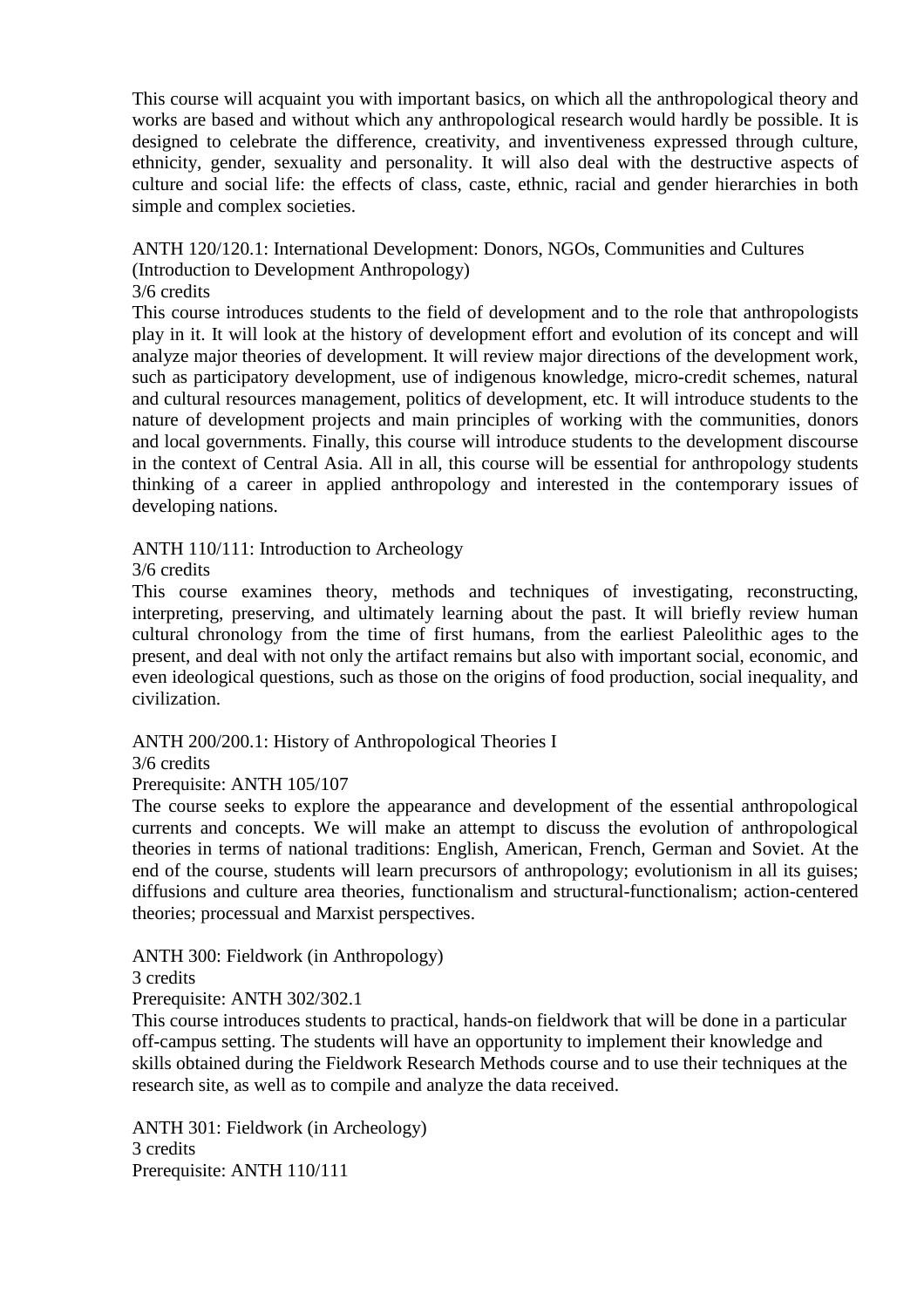Students will use various kinds of archaeological methods, such as the investigation of archaeological monuments, dating, synchronization, and excavation. Students have the opportunity to participate in archaeological fact-finding trips within the region in Bishkek, Balykchy, Bel-Saz, Chap, Kochkor, Bashy-Sook, Son-Kol, Tash-Rabat, and Ak-Olon. At the end of the fieldwork, students present their diaries and submit a report on their fieldwork to the instructor.

# ANTH 302: Fieldwork Research Methods

# 3 credits

## Prerequisite: ANTH 105/107

This course introduces the qualitative research methods with a focus on the tools of ethnography: interview techniques, survey methods and qualitative data analysis. Students will gain some practical experience in research design, developing research questions, selecting research site(s), case(s), and informants; conducting interviews, observation and participant observation and analyzing collected data. The main goal of the course is to prepare the students for the summer fieldwork.

ANTH 400: History of Anthropological Theories II (Contemporary Anthropological Thought) 3 credits

#### Prerequisite: ANTH 200/200.1

This course is intended to give a selected overview of anthropological theory from the 1960s to the present. Much of the readings covered in this course are not anthropological per se, but rather could be classified as social theory. This course introduces students to a range of classic and contemporary social theorists upon whose work anthropologists have frequently drawn in analyzing their ethnographic and historical case material.

#### ANTH 411: Senior Seminar

3 credits

Prerequisite: ANTH 200/200.1

This course is designed to help students in preparing and writing their senior theses. It represents a mixture of instructor and guest lectures. There will be no required readings. From the very beginning students start working on their own thesis and on literature review. In this course, students learn to develop a key research idea, to compose a paper outline and to design research methodology for their senior thesis. At the end of this semester students are expected to complete one or two chapters of their senior theses.

# ANTH 220/220.1: Archaeology of Central Asia

#### 3/6 credits

The course introduces the specific features of the archaeology in Central Asia We will get the knowledge about human cultural chronology from the earliest Paleolithic ages, to the present in the region of Central Asia. You will know more about sites of first people who settled in prehistoric time, ancient and medieval nomads of Central Asia, development of medieval urban culture, prosperity of Silk Road and late medieval nomad culture. You can imagine the space of the Central Asian archaeology in the world. We will also examine exciting discoveries that make the news during the semester. The outline of the course was built in chronological order.

# ANTH 310: Gender, Kinship and Family (Anthropology of Kinship)

#### 3 credits

The course examines kinship, social organization, gender, politics and new reproductive technologies. It will study some kinship systems existed in the past and present and look at different theoretical concepts on kinship, marriage and family.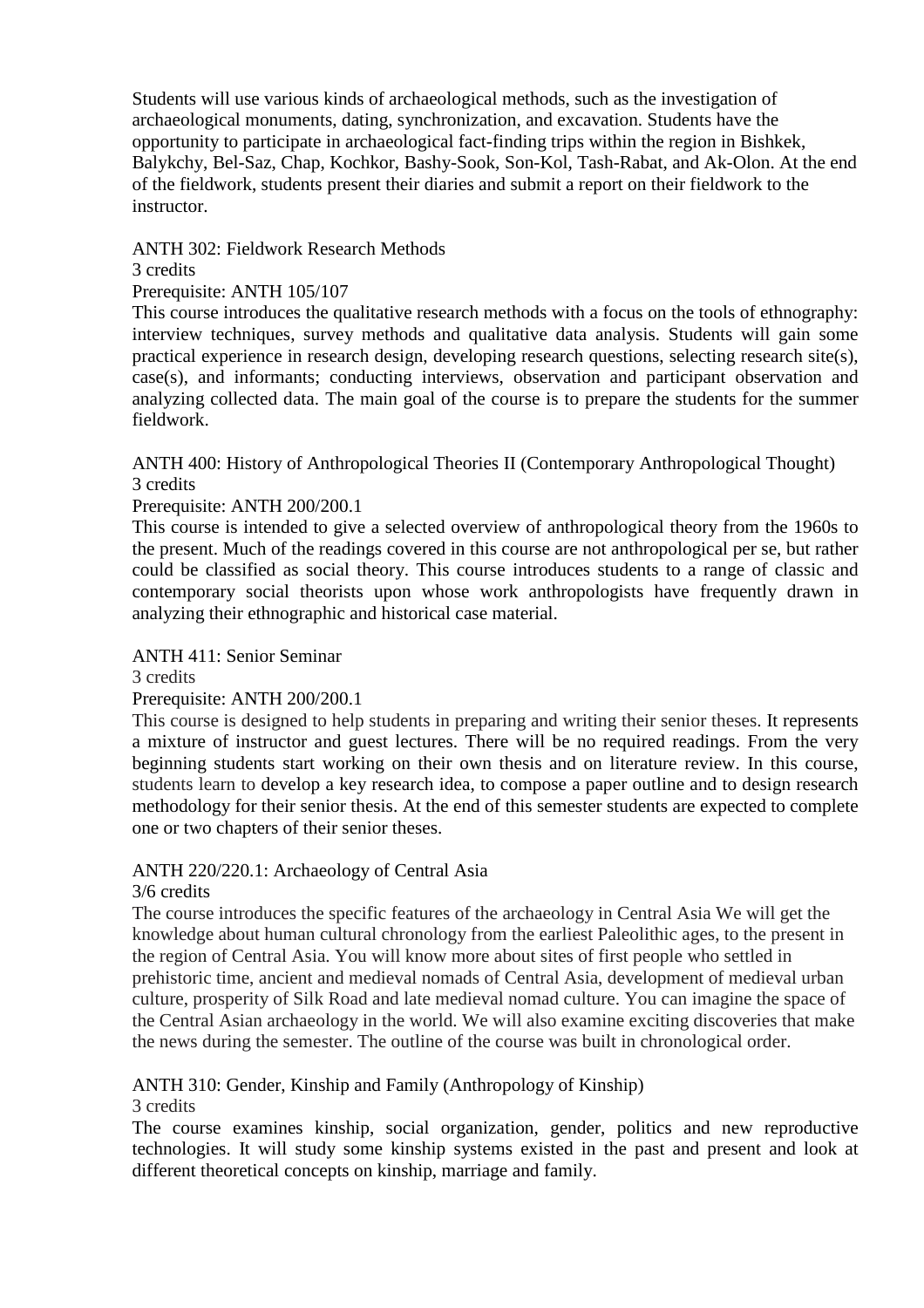ANTH 320/320.1: Ethnicity and Identity in Multicultural Societies (Ethnicity and Identity) 3/6 credits

#### Prerequisite: FYS 111/114/116

The course will discuss definitions, methods and main approaches to the study of ethnicity and ethnic identity, ethnic stratification and ethnic relations in multiethnic states. It will explore the relationship between ethnicity and culture, ethnicity and race, ethnicity and nationalism, ethnicity and democracy. The course will discover the origins of ethnic conflicts, the ways of its prevention and resolution, and finally the contradiction existing between ethnicity and globalization.

ANTH 330/330.1: Religion and Spirituality as Cultural Categories (Anthropology of Religion) 3/6 credits

#### Prerequisite: FYS 100/111/114/116

The aim of this course is to give students an idea of the anthropological approach toward religion. In this course students look at the themes that have guided the anthropology of religion throughout the centuries. It also aims to present, analyze and discuss various religious phenomena, such as rituals and sacred sites, witchcraft and sorcery, death and spirit possession. The course will concentrate on traditional religions and the non-formal practices of major religions.

ANTH 315: Professional Practice and Project Management 3 credits

ANTH 232/232.1: Language, Culture and Power (Language and Culture)

3/6 credits

Prerequisite: FYS 100/111/114/116

This course introduces one of the four traditional fields of anthropology - linguistic anthropology that represents "the study of language as a cultural resource and speaking as a cultural practice". The aim of this course is to understand the crucial role played by language in the constitution of the society and its cultural representations.

ANTH 391: Production and Exchange in Social Life (Economic Anthropology)

3 credits

Prerequisite: ANTH 105/FYS 111/114/116

This course critically engages the idea of economies and markets by looking at different modes of exchange - from non-capitalist (gift) exchange to our modern "free market" - as well as the societies in which they emerged. Throughout the course, we will seek to understand how modern aspects of capitalism (debt, credit) relate to their non-market predecessors. Throughout the semester, we will explore the changing conceptions that surround ideas like gifts, values, debt/finance, commodities, and the market. More broadly, this course seeks to clarify the relationship between exchange/production and political institutions.

ANTH 132/132.1: Races, Human Diversity and Biology (Introduction to Physical Anthropology) 3/6 credits

This course offers a detailed introduction to physical/biological anthropology through the presentation of the human evolutionary record and the present diversity of Homo sapiens. It traces human evolution from its earliest primate beginnings over four million years ago to the appearance of anatomically modern man, at least c. 40-35,000 B.C. The course proceeds with a description of the advanced physical and behavioral characteristics of the primate order. In addition to the consideration of the fossil palaeontological record, archaeological materials and biochemical evidence are presented to document the story of our evolution.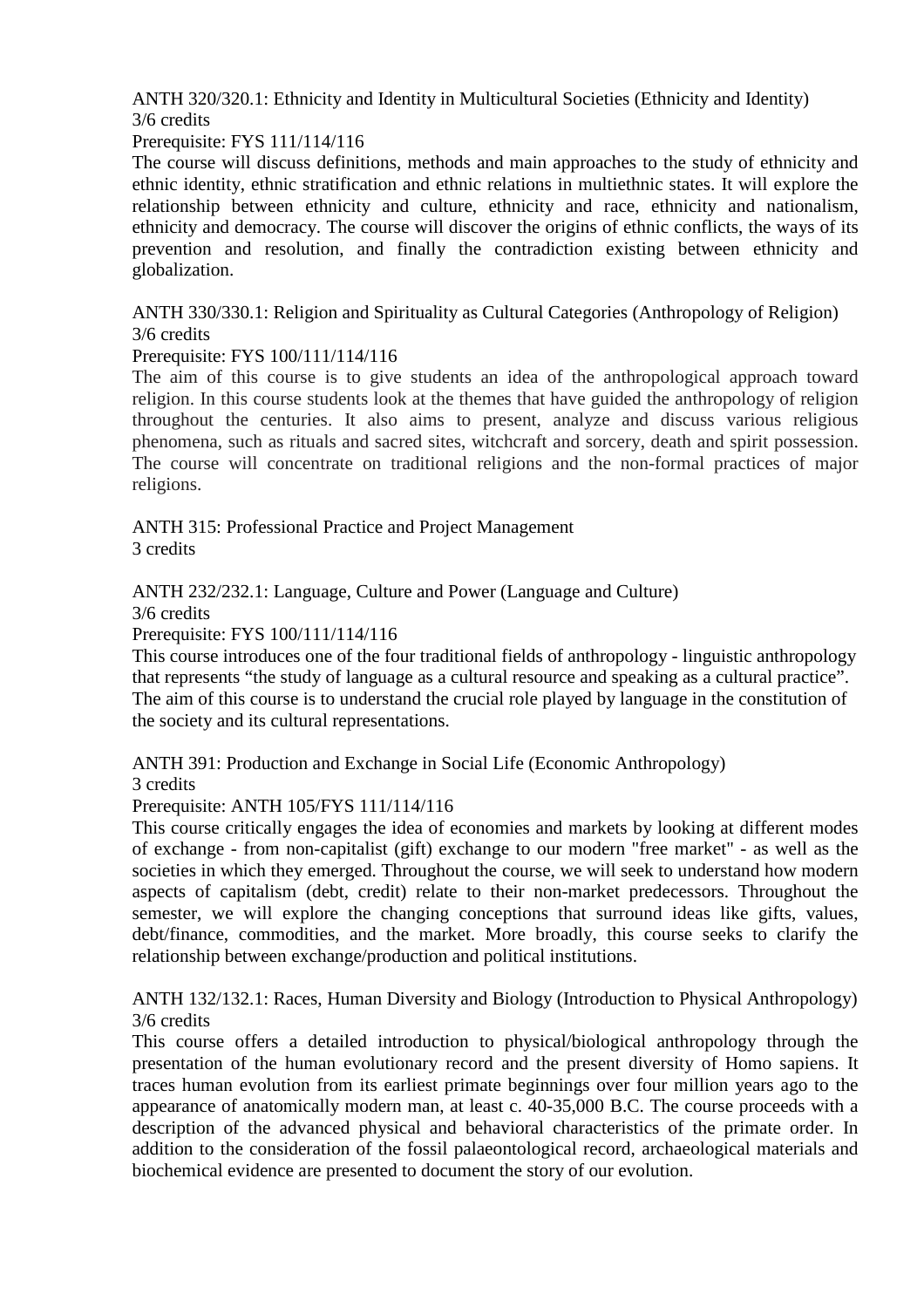ANTH 224: Folklore of Central Asia

3 credits

This course is designed to give students a general overview of what folklore is and what styles/genres it has all over the world. The ultimate outcome of the course is to acquaint students with the Central Asian folkloric genres based on oral tradition. Within the framework of the course we will work on themes, symbols, and motifs of oral narratives, exploring various interpretations. We will also look at folkloric material as a performance, paying attention to folk minstrels (akyns, bakshy, ozan, jyrav), narrators of folklore. Much emphasis would be on basic skills like recalling sequence of events, separating main ideas from details, recognizing fact from opinion, summarizing, outlining and note-taking.

ANTH 376: Power, State and Informal Politics in Central Asia (Political Anthropology) 3 credits

This course charts the development of an explicitly anthropological approach to the study of the political phenomena. This course explores the constitution of political authority in reference to ethnographic investigations that will take us from the problems of early state origins to the transformations of the post-colonial/post-socialist. Our discussions and readings bring forward the problems of structure and process, history and practice, that animate anthropological approaches to political life. Throughout the course, we will attempt to define anthropology's distinct contribution to the study of the political and set forth an agenda for the field's role in contemporary theory and practice.

# **ANTH 235/235.1:** Peoples and Cultures of Central Asia

#### 3/6 credits

This interdisciplinary course is an introduction to the history, politics and culture of Central Asia from the ancient periods to present days. Ethno-historical and cultural survey will take in those regions, which today comprise former Soviet republics (Kyrgyzstan, Kazakhstan, Uzbekistan, Tajikistan,Turkmenistan), Mongolia, Xinjiang, Northern Afghanistan and Northern India. Students will examine ways in which Central Asia and its sedentary and pastoral cultures have been central to the world history and civilizations. Through the primary and secondary readings, class-discussions and audio-visual materials they will also become familiar with various theories and methodologies used to study ethnic and cultural identity of the region.

ANTH 259: Peoples and Cultures of Middle East

3 credits

The course will provide an anthropological introduction to the Middle Eastern region. It will discuss such issues as history, religion, ethnicity, the importance of kinship, family and tribal relations, folk culture and printed media. Specific classes will address the position of women in the Middle East and the challenges the society and people in the region are faced with today.

# ANTH 208: Religion and Culture in Japan

3 credits

The course discusses the cultural development of Japan, looking at the Japanese culture and religion from a historical perspective. It will discuss the main religions of Japan, Shinto and Buddhism, Bushido – the way of the warriors, Japanese festivals, arts, theatre and modern life of the Japanese. The last part of the course will be devoted to the modern traditions of Japan that have been developed recently under the impact of modernity and globalization.

## **ANTH** 304 **Islam in Central Asia: an Anthropological Approach** (Anthropology of Iislam) 6 credits

This course introduces the basic concepts of Islam and provides with knowledge on a brief history of Islam in Central Asia. The course is designed to teach students to look at Islam from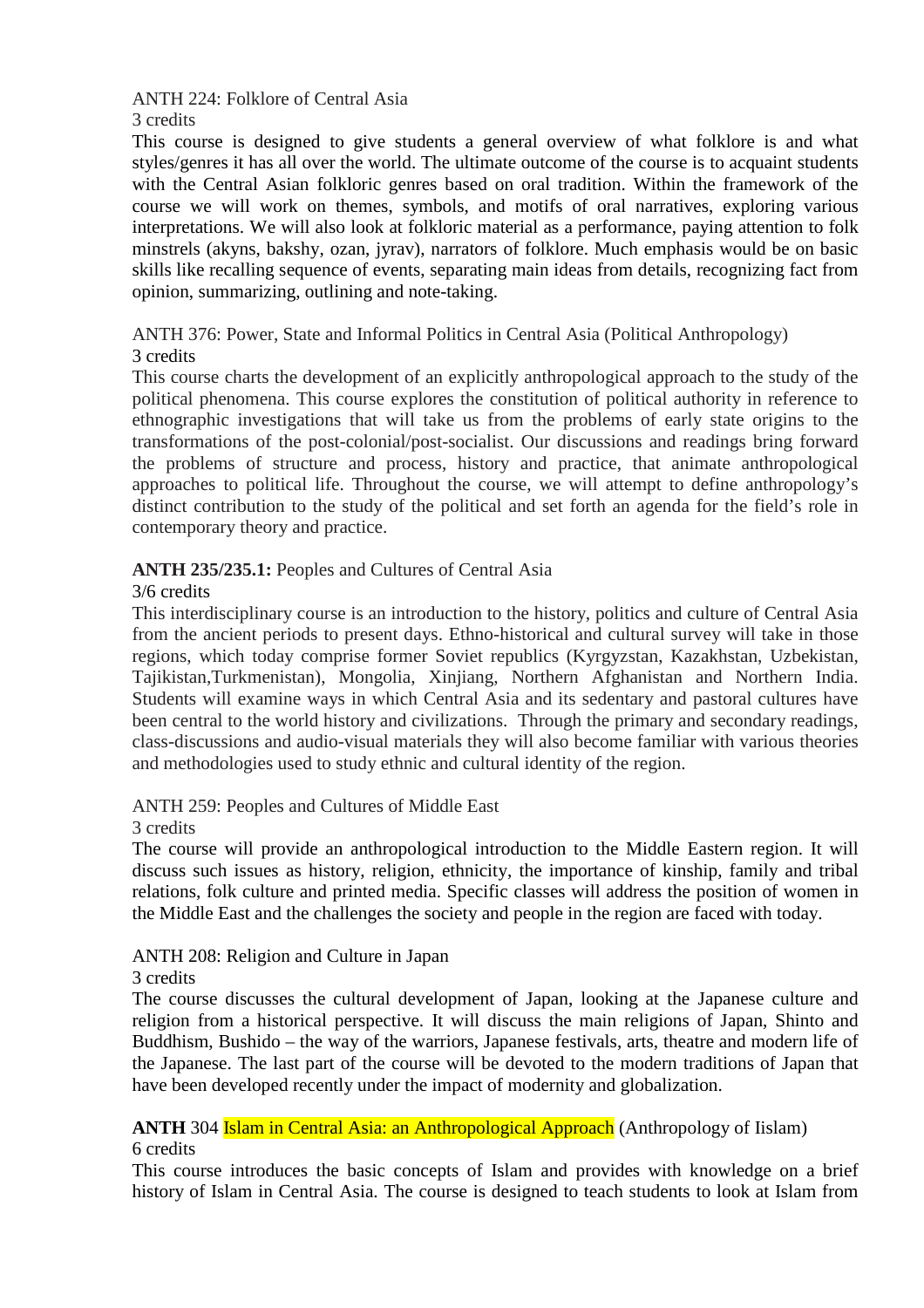an anthropological perspective and to analyze and interpret religious practices from insider's point of view. Within the course students will have an opportunity to be familiarized with ongoing scholarly debates on current issues of Islam through reading academic papers and participation in the class discussions. Students also will be encouraged to contribute to ongoing academic debates through individual research projects, which will be based on ethnographic data.

# **HIST 222** History of Central Asia: Culture and Identity

## 3 credits

The goal of this course is to introduce students to the contemporary history of Central Asia and integrate the theoretical and practical issues in the study of history with important "facts" and approaches necessary to make sense of Central Asia. In a chronological order, we will explore the historical developments in the region, both in the sedentary areas and in the nomadic territories, beginning with the Russian colonization in the 19th century and concluding in the post-Socialist period. Many of the readings focus on Central-Asian region's development, providing students with a greater understanding of how processes take place locally and regionally.

# **ANTH 201/201.1:** Human and Culture Co-evolution

#### 3/6 credits

The course goal is to show how the evolutionary framework can unify the concepts of human origins, changes and cultural diversity. The course presents human diversity in a dynamic concept where human expansions over time and geographical space have fashioned our present biological and cultural world. You can understand how biological and cultural theories have themselves evolved in an attempt to paint a more and more precise picture of human evolution, both in a genetic and anthropological framework.

# **ANTH 215/215.1** Globalization, Migration and Transnationalism

#### 3/6 credits

This course will focus the theoretical intersections between three distinct yet strongly interrelated themes that have clearly characterized the turn of the 21st century: globalization, migration, and transnationalism. Globalization signifies the fusion of ideas and cultures, homogenization and differentiation, Bollywood movies and sushi bars. Migration refers to physical movement of people across geographic space: labor migrants, refugees, pilgrims, conquistadores, hippies, academics. Transnationalism, the youngest of these three phenomena, in some ways brings together the first two topics, as it considers how new social fields emerge on both regional and global scales, crossing multiple borders and challenging the authority of the nation-state as a key signifier of identity and belonging. Each of these three phenomena represents an established field of study in its own right, extensively theorized and possessed of a substantial and growing body of literature. Our attempt at mixing and stirring them in the anthropological frying pan will be a teaching/learning experiment that aims to challenge reductionism, spark creative thinking and analysis, and enhance the complexity of students' perceptions of the global community of the 21st century.

# **ANTH** 258/258.2 Rock Art of Eurasia

#### 3/6 credits

This course explores rock art studies as an important line of archaeological evidence for prehistoric life ways the world over. We will study rock art with reference to human aesthetic and religious expression, scientific investigation, interactions with landscape including economic activities, expression of ethnic identities and boundaries, and its significance to local peoples, researchers and cultural heritage tourism. Also this course requires students to see rock art in its landscape context.